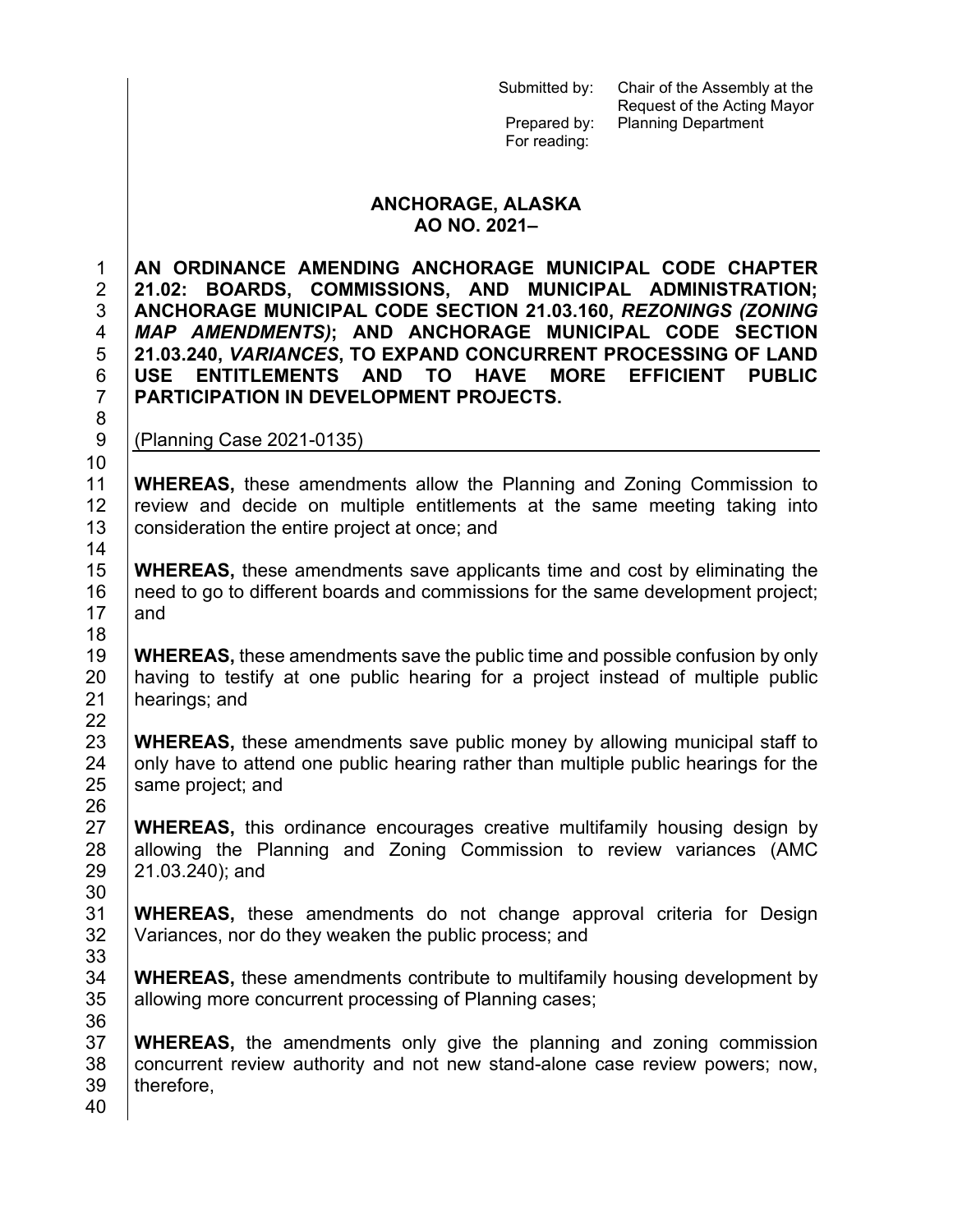$\frac{2}{3}$ 6<br>7

# **THE ANCHORAGE ASSEMBLY ORDAINS:**

 **Section 1.** AMC chapter 21.02: Boards, Commissions, and Municipal Administration, is hereby amended to read as follows (*the remainder of the section is not affected and therefore not set out)*:

# **21.02: BOARDS, COMMISSIONS, AND MUNICIPAL ADMINISTRATION**

### **21.02.010 PURPOSE**

**\*\*\* \*\*\* \*\*\***

10 This chapter sets out the powers and duties of land use boards and commissions,<br>11 The role of the assembly and the responsibilities of municipal staff in the the role of the assembly and the responsibilities of municipal staff in the 12 administration of this title.

## **21.02.020 TABLE OF DECISION AND REVIEW AUTHORITY**

 **A.** Table 21.02-1 summarizes the major review and decision-making 17 | responsibilities of the assembly, the municipal staff, and the other entities that have roles in the procedures set forth in chapter 21.03, *Review and Approval Procedures*. Such other entities are referred to as the "land use 20 boards and commissions" and include: the planning and zoning commission,<br>21 the platting board: the zoning board of examiners and appeals: the board of the platting board; the zoning board of examiners and appeals; the board of **a**djustment, the urban design commission; and the geotechnical advisory commission.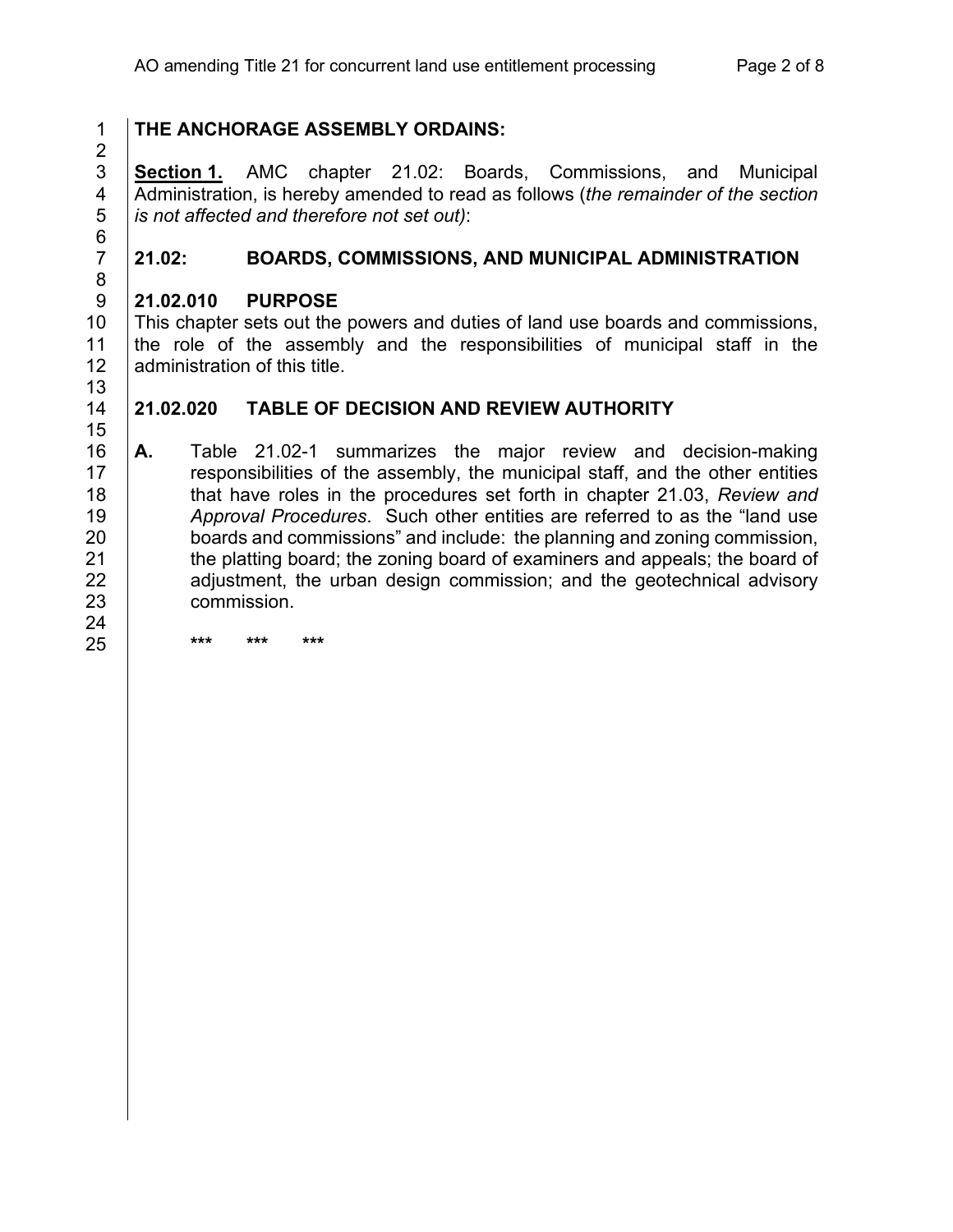| TABLE 21.02-1: SUMMARY OF MAJOR TITLE 21 DECISION-MAKING AND REVIEW RESPONSIBILITIES                                                                                                                                                                                                                                                                                                                                                                                                                                                                                                                                                                                                                                                                                                                                                                                                                                                                                                                                                                                                    |           |  |               |               |     |  |   |   |  |  |
|-----------------------------------------------------------------------------------------------------------------------------------------------------------------------------------------------------------------------------------------------------------------------------------------------------------------------------------------------------------------------------------------------------------------------------------------------------------------------------------------------------------------------------------------------------------------------------------------------------------------------------------------------------------------------------------------------------------------------------------------------------------------------------------------------------------------------------------------------------------------------------------------------------------------------------------------------------------------------------------------------------------------------------------------------------------------------------------------|-----------|--|---------------|---------------|-----|--|---|---|--|--|
| NOTE: This table summarizes the major review and decision-making<br>responsibilities for the procedures contained in Chapter 21.03.<br>Exceptions to general rules apply; see Chapter 21.03 for details on each procedure.                                                                                                                                                                                                                                                                                                                                                                                                                                                                                                                                                                                                                                                                                                                                                                                                                                                              |           |  |               |               |     |  |   |   |  |  |
| A = APPEAL = Authority to Hear and Decide Appeals<br>D = DECISION = Responsible for Review and Final Decision<br>H = HEARING = Public Hearing Required<br>$R = REVIEW = Response$ Responsible for Review and/or Recommendation Only                                                                                                                                                                                                                                                                                                                                                                                                                                                                                                                                                                                                                                                                                                                                                                                                                                                     |           |  |               |               |     |  |   |   |  |  |
| Section<br>ASBLY<br><b>PZC</b><br><b>UDC</b><br>PВ<br>ZBEA<br>BOA<br>мs                                                                                                                                                                                                                                                                                                                                                                                                                                                                                                                                                                                                                                                                                                                                                                                                                                                                                                                                                                                                                 |           |  |               |               |     |  |   |   |  |  |
| Variances from the provisions of<br>21.07.020C., Steep Slope Development;<br>21.07.060, Transportation and Connectivity;<br>21.08, Subdivision Standards;<br>21.09.070C., Hazard Areas;<br>21.09.070F., Transportation and Connectivity;<br>21.09.070G.1., Street and Trail Lighting<br>Standards:<br>21.09.070H., Pedestrian Circulation:<br>21.10.070B., Transportation and Connectivity;<br>21.10.080. Subdivision Standards.                                                                                                                                                                                                                                                                                                                                                                                                                                                                                                                                                                                                                                                        | 21.03.240 |  | $D-H^{14,16}$ | $D-H^{14,17}$ | D-H |  | Α | R |  |  |
| Variances from                                                                                                                                                                                                                                                                                                                                                                                                                                                                                                                                                                                                                                                                                                                                                                                                                                                                                                                                                                                                                                                                          |           |  |               |               |     |  |   |   |  |  |
| the district-specific standards of<br>21.04, Zoning Districts:<br>21.09.040, Zoning Districts;<br>21.10.040, Zoning Districts.<br>the use-specific standards of<br>21.05, Use Regulations (except subsection<br>21.05.040K., Telecommunication Facilities,<br>and section 21.05.055 Marijuana<br>Establishments):<br>21.09.050, Use Regulations;<br>21.10.050, Use Regulations.<br>21.11.050, Use Regulations<br>21.07, Development and Design Standards<br>(except 21.07.020B., Watercourse. Water<br>Body, and Wetland Protection, 21.07.020C.,<br>Steep Slope Development, 21.07.050, Utility<br>Distribution Facilities, and 21.07.060,<br>Transportation and Connectivity):<br>Those subsections of section 21.09.070, Site<br>Development and Design Standards, not<br>reserved to the platting authority or the zoning<br>board of examiners and appeals:<br>21.09.080, Building Design Standards;<br>21.10.070, Development and Design<br>Standards (except 21.10.070B., Transportation<br>and Connectivity):<br>21.11.070, Development and Design<br>Standards<br>21.12, Signs | 21.03.240 |  | $D-H^{18}$    | $D-H^{16}$    |     |  | А | R |  |  |

 $\frac{2}{3}$ 

3 **\*\*\* \*\*\* \*\*\***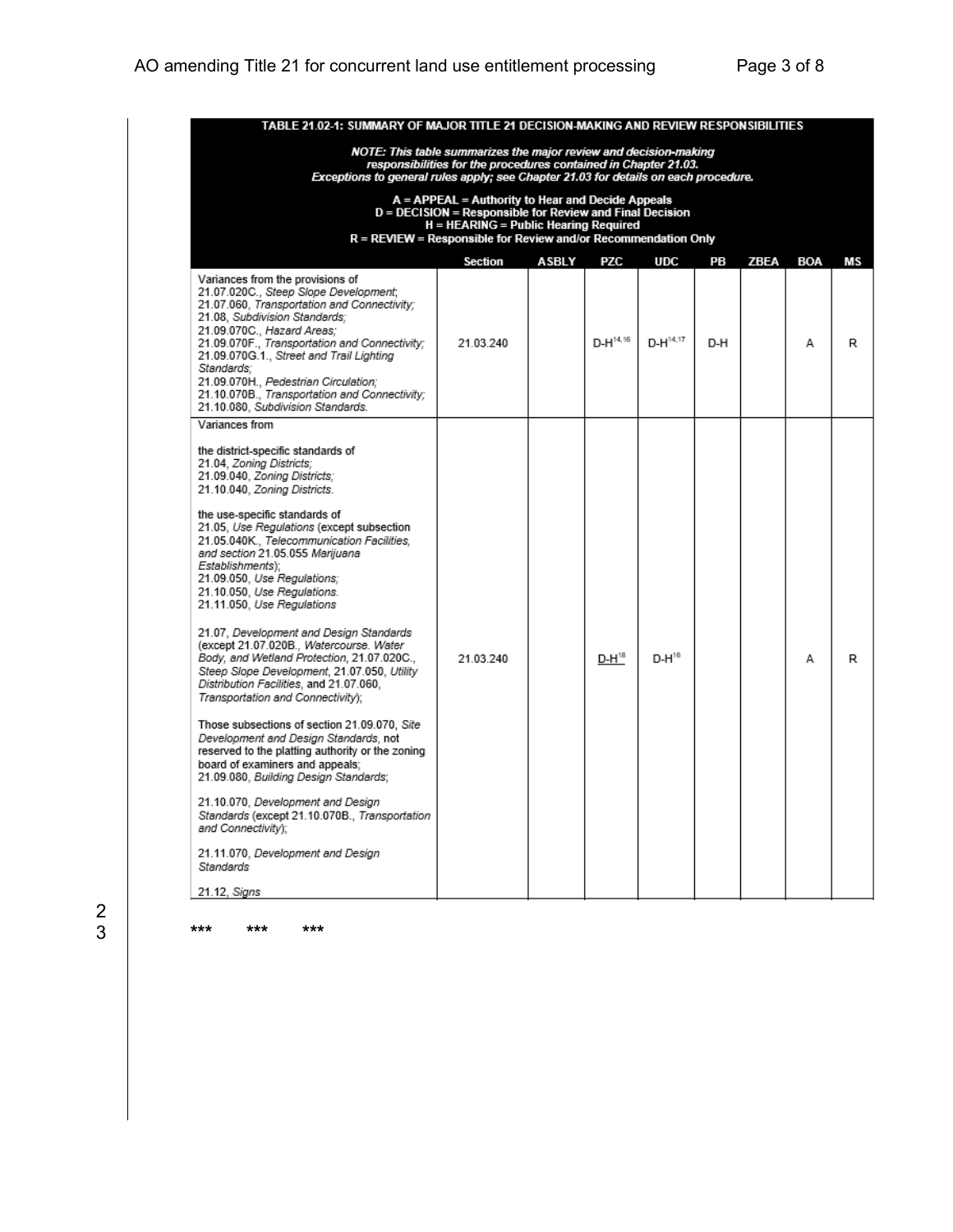|                                                                                                                                                            | TABLE 21.02-1: SUMMARY OF MAJOR TITLE 21 DECISION-MAKING AND REVIEW RESPONSIBILITIES                                                                                                                                                                                                                                                                                                                                                                                                                                                                                                                                                                                                                                                                                                                                                                                                                                                                                                                                                                                                                                                                                                                                   |  |  |  |  |  |  |  |  |
|------------------------------------------------------------------------------------------------------------------------------------------------------------|------------------------------------------------------------------------------------------------------------------------------------------------------------------------------------------------------------------------------------------------------------------------------------------------------------------------------------------------------------------------------------------------------------------------------------------------------------------------------------------------------------------------------------------------------------------------------------------------------------------------------------------------------------------------------------------------------------------------------------------------------------------------------------------------------------------------------------------------------------------------------------------------------------------------------------------------------------------------------------------------------------------------------------------------------------------------------------------------------------------------------------------------------------------------------------------------------------------------|--|--|--|--|--|--|--|--|
|                                                                                                                                                            | NOTE: This table summarizes the major review and decision-making                                                                                                                                                                                                                                                                                                                                                                                                                                                                                                                                                                                                                                                                                                                                                                                                                                                                                                                                                                                                                                                                                                                                                       |  |  |  |  |  |  |  |  |
|                                                                                                                                                            | responsibilities for the procedures contained in Chapter 21.03.<br>Exceptions to general rules apply; see Chapter 21.03 for details on each procedure.                                                                                                                                                                                                                                                                                                                                                                                                                                                                                                                                                                                                                                                                                                                                                                                                                                                                                                                                                                                                                                                                 |  |  |  |  |  |  |  |  |
|                                                                                                                                                            | A = APPEAL = Authority to Hear and Decide Appeals<br>D = DECISION = Responsible for Review and Final Decision                                                                                                                                                                                                                                                                                                                                                                                                                                                                                                                                                                                                                                                                                                                                                                                                                                                                                                                                                                                                                                                                                                          |  |  |  |  |  |  |  |  |
|                                                                                                                                                            | H = HEARING = Public Hearing Required<br>R = REVIEW = Responsible for Review and/or Recommendation Only                                                                                                                                                                                                                                                                                                                                                                                                                                                                                                                                                                                                                                                                                                                                                                                                                                                                                                                                                                                                                                                                                                                |  |  |  |  |  |  |  |  |
| <b>ASBLY</b><br>PZC<br>Section<br><b>UDC</b><br>PВ<br>ZBEA<br>BOA                                                                                          |                                                                                                                                                                                                                                                                                                                                                                                                                                                                                                                                                                                                                                                                                                                                                                                                                                                                                                                                                                                                                                                                                                                                                                                                                        |  |  |  |  |  |  |  |  |
| <b>NOTES:</b><br>See section 21.03.040, Alcohol-Special Land Use Permit, to determine whether the Assembly or the director is the decision-making<br>body. |                                                                                                                                                                                                                                                                                                                                                                                                                                                                                                                                                                                                                                                                                                                                                                                                                                                                                                                                                                                                                                                                                                                                                                                                                        |  |  |  |  |  |  |  |  |
|                                                                                                                                                            | <sup>2</sup> Only substantive comprehensive plan amendments require a public hearing. See section 21.03.070, Comprehensive Plan<br>Amendments.                                                                                                                                                                                                                                                                                                                                                                                                                                                                                                                                                                                                                                                                                                                                                                                                                                                                                                                                                                                                                                                                         |  |  |  |  |  |  |  |  |
|                                                                                                                                                            | <sup>3</sup> The appeal body for subsection 21.03.100E., Improvements Associated with Land Use Permits, is the platting board. Appeals related<br>to provisions in title 23 are made to the building board of examiners and appeals.                                                                                                                                                                                                                                                                                                                                                                                                                                                                                                                                                                                                                                                                                                                                                                                                                                                                                                                                                                                   |  |  |  |  |  |  |  |  |
|                                                                                                                                                            | 4 An applicant may request application of the minor modification process only once during the review process.                                                                                                                                                                                                                                                                                                                                                                                                                                                                                                                                                                                                                                                                                                                                                                                                                                                                                                                                                                                                                                                                                                          |  |  |  |  |  |  |  |  |
|                                                                                                                                                            | <sup>5</sup> See section 21.03.120C.5. for appropriate appeal body.                                                                                                                                                                                                                                                                                                                                                                                                                                                                                                                                                                                                                                                                                                                                                                                                                                                                                                                                                                                                                                                                                                                                                    |  |  |  |  |  |  |  |  |
|                                                                                                                                                            | <sup>6</sup> Site selection for municipal facilities is approved by the assembly. See section 21.03.140.                                                                                                                                                                                                                                                                                                                                                                                                                                                                                                                                                                                                                                                                                                                                                                                                                                                                                                                                                                                                                                                                                                               |  |  |  |  |  |  |  |  |
|                                                                                                                                                            | $^7$ See section 21.03.180D. for the division of major site plan review decision-making authority.                                                                                                                                                                                                                                                                                                                                                                                                                                                                                                                                                                                                                                                                                                                                                                                                                                                                                                                                                                                                                                                                                                                     |  |  |  |  |  |  |  |  |
|                                                                                                                                                            | <sup>8</sup> See section 21.03.190, Street and Trail Review.                                                                                                                                                                                                                                                                                                                                                                                                                                                                                                                                                                                                                                                                                                                                                                                                                                                                                                                                                                                                                                                                                                                                                           |  |  |  |  |  |  |  |  |
|                                                                                                                                                            | <sup>9</sup> The planning and zoning commission may act as the platting authority for conditional uses that create a subdivision. The planning<br>and zoning commission or the urban design commission may act as the platting authority for major site plan reviews that create a<br>subdivision. The planning and zoning commission may act as the platting authority when a preliminary plat is being considered<br>concurrently with a rezone.                                                                                                                                                                                                                                                                                                                                                                                                                                                                                                                                                                                                                                                                                                                                                                     |  |  |  |  |  |  |  |  |
|                                                                                                                                                            | <sup>10</sup> The planning and zoning commission or the urban design commission (whichever is the decision-making authority—see section<br>21.03.180) shall act as the platting authority for a commercial tract whose site plan includes a large retail establishment. The platting<br>board shall be the platting authority for all other commercial tracts.                                                                                                                                                                                                                                                                                                                                                                                                                                                                                                                                                                                                                                                                                                                                                                                                                                                         |  |  |  |  |  |  |  |  |
|                                                                                                                                                            | <sup>11</sup> Code amendments relating to chapter 21.08, Subdivision Standards, require a hearing by the platting board. All code amendments<br>require a hearing by the planning and zoning commission.                                                                                                                                                                                                                                                                                                                                                                                                                                                                                                                                                                                                                                                                                                                                                                                                                                                                                                                                                                                                               |  |  |  |  |  |  |  |  |
|                                                                                                                                                            | <sup>12</sup> See section 21.03.230, Vacation of Public and Private Interest in Lands.                                                                                                                                                                                                                                                                                                                                                                                                                                                                                                                                                                                                                                                                                                                                                                                                                                                                                                                                                                                                                                                                                                                                 |  |  |  |  |  |  |  |  |
|                                                                                                                                                            | <sup>13</sup> The planning and zoning commission shall have variance authority over the building tower dimension regulations in 21.11.060C. for<br>all B-2A development sites and for B-2B and B-2C development sites larger than 26,000 square feet.<br><sup>14</sup> When the planning and zoning commission or the urban design commission acts as the platting authority, they shall have variance<br>authority over these sections as well.<br><sup>15</sup> The planning and zoning commission is the decision-making authority for a small area implementation plan that is being considered<br>concurrently with a zoning map amendment and/or when B-1A use types not permitted by the underlying zoning are included per<br>21.03.115.<br><sup>16</sup> The planning and zoning commission shall have variance authority over these sections when such variances are required as part of a<br>small area implementation plan that is being considered concurrently with a zoning map amendment per 21.03.115.<br><sup>17</sup> The urban design commission shall have variance authority over these sections when such variances are requested as part of a<br>small area implementation plan per 21.03.115. |  |  |  |  |  |  |  |  |
|                                                                                                                                                            |                                                                                                                                                                                                                                                                                                                                                                                                                                                                                                                                                                                                                                                                                                                                                                                                                                                                                                                                                                                                                                                                                                                                                                                                                        |  |  |  |  |  |  |  |  |
|                                                                                                                                                            |                                                                                                                                                                                                                                                                                                                                                                                                                                                                                                                                                                                                                                                                                                                                                                                                                                                                                                                                                                                                                                                                                                                                                                                                                        |  |  |  |  |  |  |  |  |
|                                                                                                                                                            |                                                                                                                                                                                                                                                                                                                                                                                                                                                                                                                                                                                                                                                                                                                                                                                                                                                                                                                                                                                                                                                                                                                                                                                                                        |  |  |  |  |  |  |  |  |
|                                                                                                                                                            |                                                                                                                                                                                                                                                                                                                                                                                                                                                                                                                                                                                                                                                                                                                                                                                                                                                                                                                                                                                                                                                                                                                                                                                                                        |  |  |  |  |  |  |  |  |
|                                                                                                                                                            | <sup>18</sup> The planning and zoning commission shall only decide variances when accompanied by a conditional use or a major site plan review<br>per 21.03.240, except those to be decided by the zoning board of examiners and appeals.                                                                                                                                                                                                                                                                                                                                                                                                                                                                                                                                                                                                                                                                                                                                                                                                                                                                                                                                                                              |  |  |  |  |  |  |  |  |
| 2<br>3                                                                                                                                                     | ***<br>***<br>***                                                                                                                                                                                                                                                                                                                                                                                                                                                                                                                                                                                                                                                                                                                                                                                                                                                                                                                                                                                                                                                                                                                                                                                                      |  |  |  |  |  |  |  |  |
| 4                                                                                                                                                          | (AO 2012-124(S), 2-26-13; AO 2013-117, 12-3-13; AO 2015-36, 5-14-15; AO<br>2016-3(S), 2-23-16; AO 2018-67(S-1), 10-9-2018; AO 2020-38, 4-28-20; AO<br>2021-46(S), 6-8-2021)                                                                                                                                                                                                                                                                                                                                                                                                                                                                                                                                                                                                                                                                                                                                                                                                                                                                                                                                                                                                                                            |  |  |  |  |  |  |  |  |
| 5                                                                                                                                                          |                                                                                                                                                                                                                                                                                                                                                                                                                                                                                                                                                                                                                                                                                                                                                                                                                                                                                                                                                                                                                                                                                                                                                                                                                        |  |  |  |  |  |  |  |  |
| 6                                                                                                                                                          |                                                                                                                                                                                                                                                                                                                                                                                                                                                                                                                                                                                                                                                                                                                                                                                                                                                                                                                                                                                                                                                                                                                                                                                                                        |  |  |  |  |  |  |  |  |
| 7<br>8                                                                                                                                                     | ***<br>***<br>***                                                                                                                                                                                                                                                                                                                                                                                                                                                                                                                                                                                                                                                                                                                                                                                                                                                                                                                                                                                                                                                                                                                                                                                                      |  |  |  |  |  |  |  |  |
| 9                                                                                                                                                          | <b>PLANNING AND ZONING COMMISSION</b><br>21.02.030                                                                                                                                                                                                                                                                                                                                                                                                                                                                                                                                                                                                                                                                                                                                                                                                                                                                                                                                                                                                                                                                                                                                                                     |  |  |  |  |  |  |  |  |
| 10<br>11                                                                                                                                                   | ***<br>***<br>***                                                                                                                                                                                                                                                                                                                                                                                                                                                                                                                                                                                                                                                                                                                                                                                                                                                                                                                                                                                                                                                                                                                                                                                                      |  |  |  |  |  |  |  |  |
| 12<br>В.                                                                                                                                                   | <b>Decision-Making Authority</b>                                                                                                                                                                                                                                                                                                                                                                                                                                                                                                                                                                                                                                                                                                                                                                                                                                                                                                                                                                                                                                                                                                                                                                                       |  |  |  |  |  |  |  |  |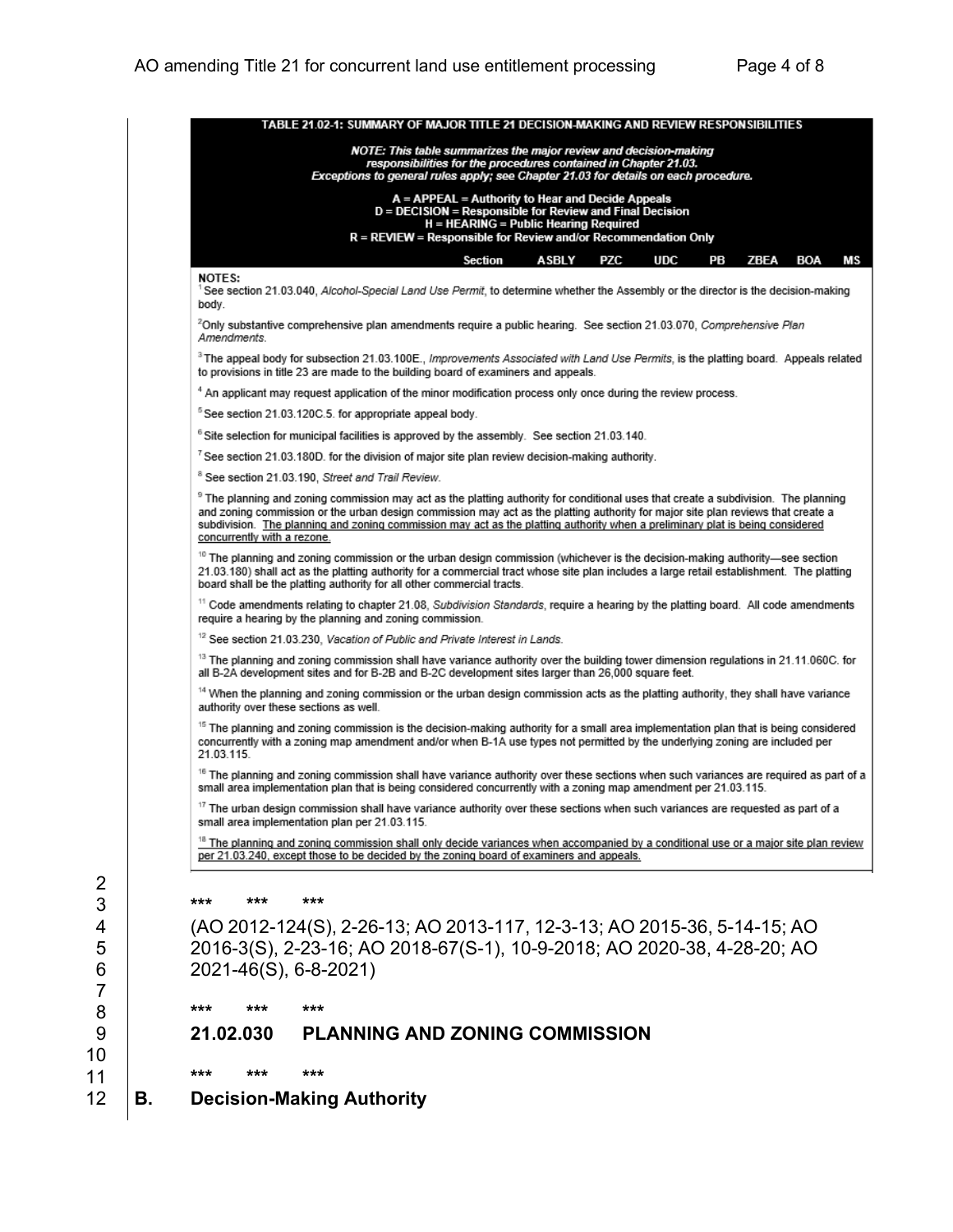| 1<br>$\overline{c}$                               |             | The planning and zoning commission has the decision-making authority over<br>the following:                                                                                                                                                                                                                      |
|---------------------------------------------------|-------------|------------------------------------------------------------------------------------------------------------------------------------------------------------------------------------------------------------------------------------------------------------------------------------------------------------------|
| 3<br>4<br>5                                       | 1.          | Conditional uses (21.03.080);                                                                                                                                                                                                                                                                                    |
| $\,6$<br>$\overline{7}$<br>$\bf 8$<br>$9\,$<br>10 | 2.          | Preliminary plats, when a conditional use creates a subdivision or<br>requires the vacation of a dedicated public area, and the commission<br>directs in the conditional use approval that it shall act as the platting<br>authority (21.03.080F.);                                                              |
| 11<br>12<br>13                                    | 3.          | Public facility site selections, except for municipal facilities<br>(21.03.140);                                                                                                                                                                                                                                 |
| 14<br>15<br>16                                    | 4.          | Appeals from the director's decision regarding consistency with an<br>institutional master plan (21.03.110F.);                                                                                                                                                                                                   |
| 17<br>18<br>19<br>20                              | 5.          | Major site plan reviews for non-residential development with a gross<br>floor area of 100,000 square feet or more, and for residential<br>development of 140 units or more (21.03.180D.);                                                                                                                        |
| 21<br>22<br>23<br>24<br>25<br>26                  | 6.          | Preliminary plats, when a major site plan under the authority of the<br>planning and zoning commission creates a subdivision or requires<br>the vacation of a dedicated public area, and the commission directs<br>in the major site plan approval that it shall act as the platting<br>authority (21.03.180F.); |
| 27<br>28<br>29<br>30                              | 7.          | Draft design study report for new construction and reconstruction of<br>streets of collector class or greater in the Official Streets and<br>Highways Plan (21.03.190);                                                                                                                                          |
| 31<br>32<br>33<br>34                              | 8.          | Commercial tract plats, where the site plan includes a large<br>commercial establishment under the authority of the planning and<br>zoning commission $(21.03.200E.);$                                                                                                                                           |
| 35<br>36<br>37<br>38<br>39                        | 9.          | Variance from bulk and lot coverage regulations in section<br>21.11.060C., Building Tower Dimensions, for all B-2A development<br>sites, and for B-2B and B-2C development sites larger than 26,000<br>square feet;                                                                                              |
| 40<br>41<br>42<br>43<br>44                        | 10.         | Small area implementation plans when a zoning map amendment is<br>submitted concurrently and/or when B-1A use types not permitted by<br>underlying zoning are included in the proposed small area<br>implementation plan;                                                                                        |
| 45<br>46                                          | <u> 11.</u> | Preliminary plats, when accompanied by a rezone, unless the<br>applicant chooses another platting authority allowed by 21.02.020;                                                                                                                                                                                |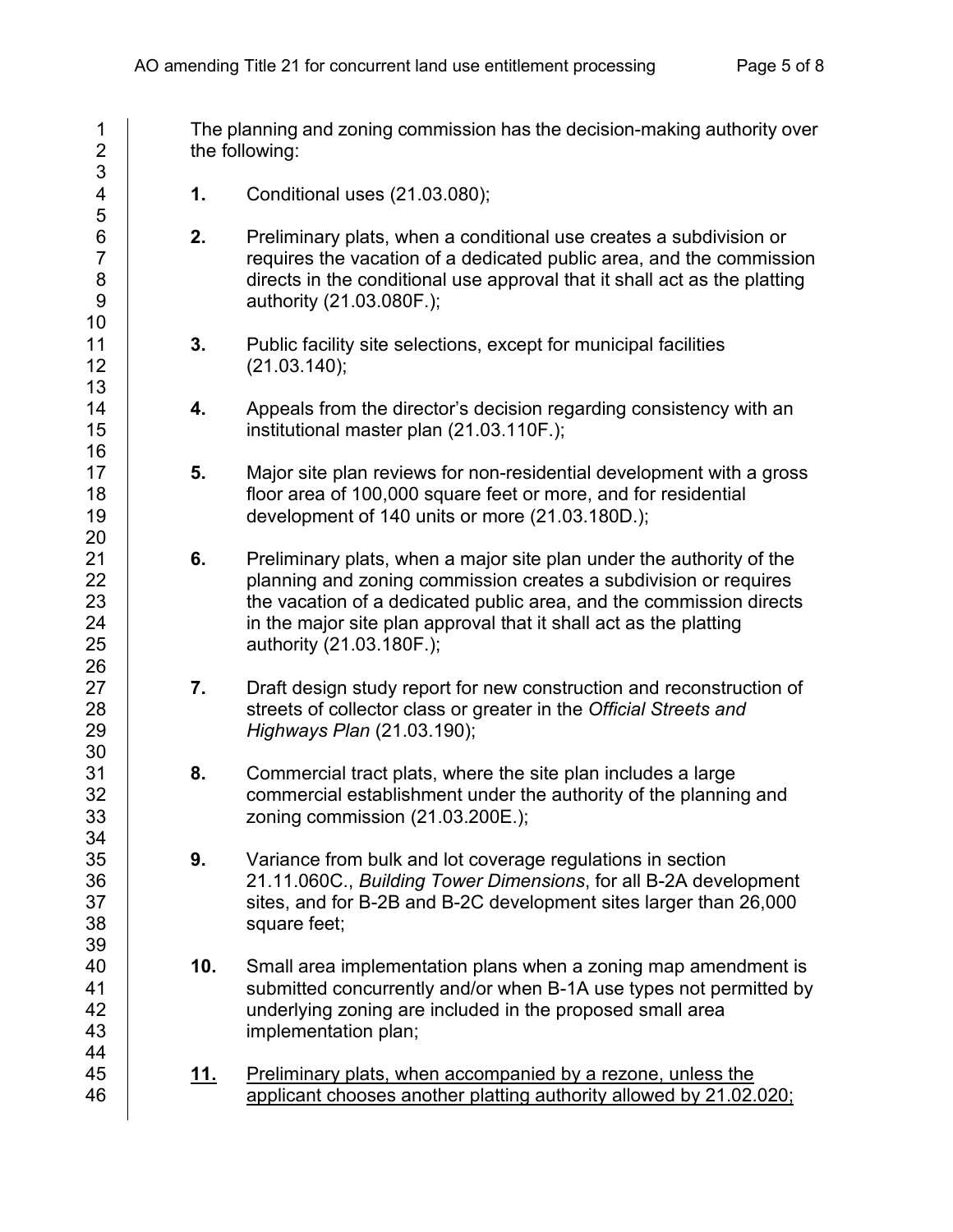| 1                        |                                                                          |                                                                            | and                                                                               |  |  |  |  |
|--------------------------|--------------------------------------------------------------------------|----------------------------------------------------------------------------|-----------------------------------------------------------------------------------|--|--|--|--|
| $\overline{c}$           |                                                                          |                                                                            |                                                                                   |  |  |  |  |
| 3                        |                                                                          | <u>12.</u>                                                                 | Variances, when accompanied by a conditional use or a major site                  |  |  |  |  |
| $\overline{\mathcal{A}}$ |                                                                          |                                                                            | plan review, except variances authorized to be decided by the zoning              |  |  |  |  |
| 5                        |                                                                          |                                                                            | board of examiners and appeals.                                                   |  |  |  |  |
| $\overline{6}$           |                                                                          |                                                                            |                                                                                   |  |  |  |  |
| $\overline{7}$           |                                                                          |                                                                            | ***<br>***<br>***                                                                 |  |  |  |  |
| 8                        |                                                                          |                                                                            | (AO 2012-124(S), 2-26-13; AO 2013-117, 12-3-13; AO 2020-35, 4-                    |  |  |  |  |
| 9                        |                                                                          |                                                                            | 14-20; AO 2021-49(S); 6-8-2021)                                                   |  |  |  |  |
| 10                       |                                                                          |                                                                            |                                                                                   |  |  |  |  |
| 11                       |                                                                          |                                                                            | <b>Section 2.</b> AMC section 21.03.240, Variances, is hereby amended to read as  |  |  |  |  |
| 12                       |                                                                          |                                                                            | follows (the remainder of the section is not affected and therefore not set out): |  |  |  |  |
| 13                       |                                                                          |                                                                            |                                                                                   |  |  |  |  |
| 14                       | 21.03.160                                                                |                                                                            | <b>REZONES</b>                                                                    |  |  |  |  |
| 15                       |                                                                          |                                                                            |                                                                                   |  |  |  |  |
| 16                       | А.                                                                       |                                                                            | <b>Purpose and Scope</b>                                                          |  |  |  |  |
| 17                       |                                                                          |                                                                            | The boundaries of any zone district in the municipality may be changed or         |  |  |  |  |
| 18                       |                                                                          |                                                                            | the zone classification of any parcel of land may be changed pursuant to this     |  |  |  |  |
| 19                       |                                                                          |                                                                            | section. This section states the procedures and approval criteria necessary       |  |  |  |  |
| 20                       |                                                                          |                                                                            | to process an amendment to the official zoning map. Zoning is not effective       |  |  |  |  |
| 21                       |                                                                          |                                                                            | if it is too easily or frequently changed. Zoning is intended to provide a degree |  |  |  |  |
| 22                       |                                                                          |                                                                            |                                                                                   |  |  |  |  |
| 23                       | of certainty that is important for long-term investment and neighborhood |                                                                            |                                                                                   |  |  |  |  |
| 24                       |                                                                          |                                                                            | cohesion and stability. The purpose of rezoning is not to relieve particular      |  |  |  |  |
| 25                       |                                                                          |                                                                            | hardships, nor to confer special privileges or rights on any person, but to       |  |  |  |  |
|                          |                                                                          |                                                                            | make adjustments to the official zoning map that are necessary in light of        |  |  |  |  |
| 26<br>27                 | changed conditions or changes in public policy, or that are necessary to |                                                                            |                                                                                   |  |  |  |  |
|                          |                                                                          |                                                                            | advance the general welfare of the municipality. Rezonings shall not be used      |  |  |  |  |
| 28                       |                                                                          |                                                                            | as a way to legitimize nonconforming uses or structures, and should not be        |  |  |  |  |
| 29                       |                                                                          | used when a conditional use, variance, or minor modification could be used |                                                                                   |  |  |  |  |
| 30                       |                                                                          |                                                                            | to achieve the same result.                                                       |  |  |  |  |
| 31                       |                                                                          | ***                                                                        | ***<br>***                                                                        |  |  |  |  |
| 32                       |                                                                          |                                                                            |                                                                                   |  |  |  |  |
| 33                       |                                                                          |                                                                            | <b>Platting for Rezonings</b>                                                     |  |  |  |  |
| 34                       |                                                                          |                                                                            | A final plat shall not be recorded until the rezoning has been effectuated if     |  |  |  |  |
| 35                       |                                                                          |                                                                            | the subdivision fails to conform under the existing zoning. A preliminary plat    |  |  |  |  |
| 36                       |                                                                          |                                                                            | required under this section is subject to approval as required by section         |  |  |  |  |
| 37                       |                                                                          |                                                                            | 21.03.200, Subdivisions.                                                          |  |  |  |  |
| 38                       |                                                                          |                                                                            |                                                                                   |  |  |  |  |
| 39                       |                                                                          |                                                                            | (AO 2012-124(S), 2-26-13; AO 2013-117, 12-3-13; AO 2017-176, 1-9-18)              |  |  |  |  |
| 40                       |                                                                          |                                                                            |                                                                                   |  |  |  |  |
| 41                       |                                                                          |                                                                            | <b>Section 3.</b> AMC section 21.03.240, Variances, is hereby amended to read as  |  |  |  |  |
| 42                       |                                                                          |                                                                            | follows (the remainder of the section is not affected and therefore not set out): |  |  |  |  |
| 43                       |                                                                          |                                                                            |                                                                                   |  |  |  |  |
| 44                       | 21.03.240                                                                |                                                                            | <b>VARIANCES</b>                                                                  |  |  |  |  |
| 45                       |                                                                          |                                                                            |                                                                                   |  |  |  |  |
| 46                       | А.                                                                       |                                                                            | <b>Purpose and Scope</b>                                                          |  |  |  |  |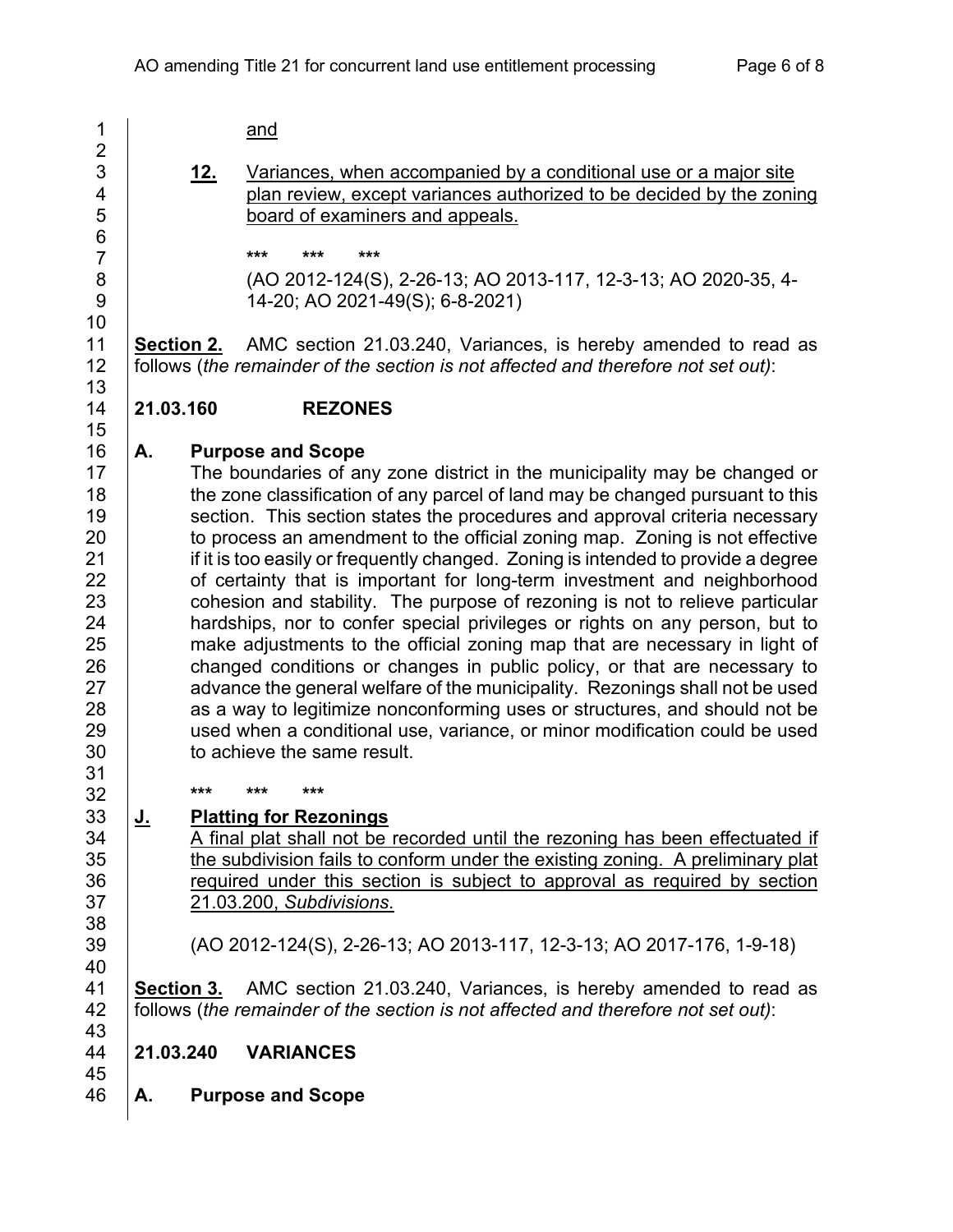1 The variance process is intended to provide limited relief from the<br>2 requirements of this title in those cases where strict application of a particular 2 components of this title in those cases where strict application of a particular<br>2 component will create a practical difficulty or unnecessary hardship 3 requirement will create a practical difficulty or unnecessary hardship<br>4 **probability on the creasonable use of land in a manner otherwise allowed under** prohibiting the reasonable use of land in a manner otherwise allowed under 5 this title. It is not intended that variances be granted merely to remove 6 inconveniences or financial burdens that the requirements of this title may<br>7 innose on property owners in general. Rather, it is intended to provide relief impose on property owners in general. Rather, it is intended to provide relief 8 where the requirements of this title render the land difficult or impossible to 9 | use because of some unique physical attribute of the property itself. State 10 and/or federal laws or requirements may not be varied by the municipality.<br>11 Variances are not intended to allow things that are otherwise prohibited in Variances are not intended to allow things that are otherwise prohibited in 12 | this title.

#### **\*\*\* \*\*\* \*\*\* B. Decision-Making Bodies for Variance Requests**

- **\*\*\* \*\*\* \*\*\***
- **4.** The urban design commission, and planning and zoning commission **19** when the variance is accompanied by a conditional use or major site plan review, shall be authorized to review and decide all requests for <br>21 **parts** variances to standards of the following sections: variances to standards of the following sections:
- **a.** District-specific standards of chapter 21.04, *Zoning Districts*, section 21.09.040, *Zoning Districts* (Girdwood), and section 21.10.040, *Zoning Districts* (Chugiak-Eagle River);
- **b.** Use-specific standards of chapter 21.05, Use Regulations (except subsection 21.05.040K., Telecommunication Facilities, and section 21.05.055, *Marijuana Establishments*), section 21.09.050, *Use Regulations* (Girdwood), and section 21.10.050, *Use Regulations*;
- **c.** Chapter 21.07, *Development and Design Standards* (except subsections 21.07.020B., *Watercourse, Water Body, and Wetland Protection,* 21.07.020C., *Steep Slope Development*, 21.07.050, *Utility Distribution Facilities,* and 21.07.060, *Transportation and Connectivity*);
- 39 **d.** Those subsections of section 21.09.070 that are not reserved<br>40 **d.** to the platting authority or the zoning board of examiners and to the platting authority or the zoning board of examiners and 41 appeals;
- **e.** Section 21.09.080, *Building Design Standards*;
- **f.** Section 21.10.070, *Development and Design Standards* (Chugiak-Eagle River) (except subsection 21.10.070B.,